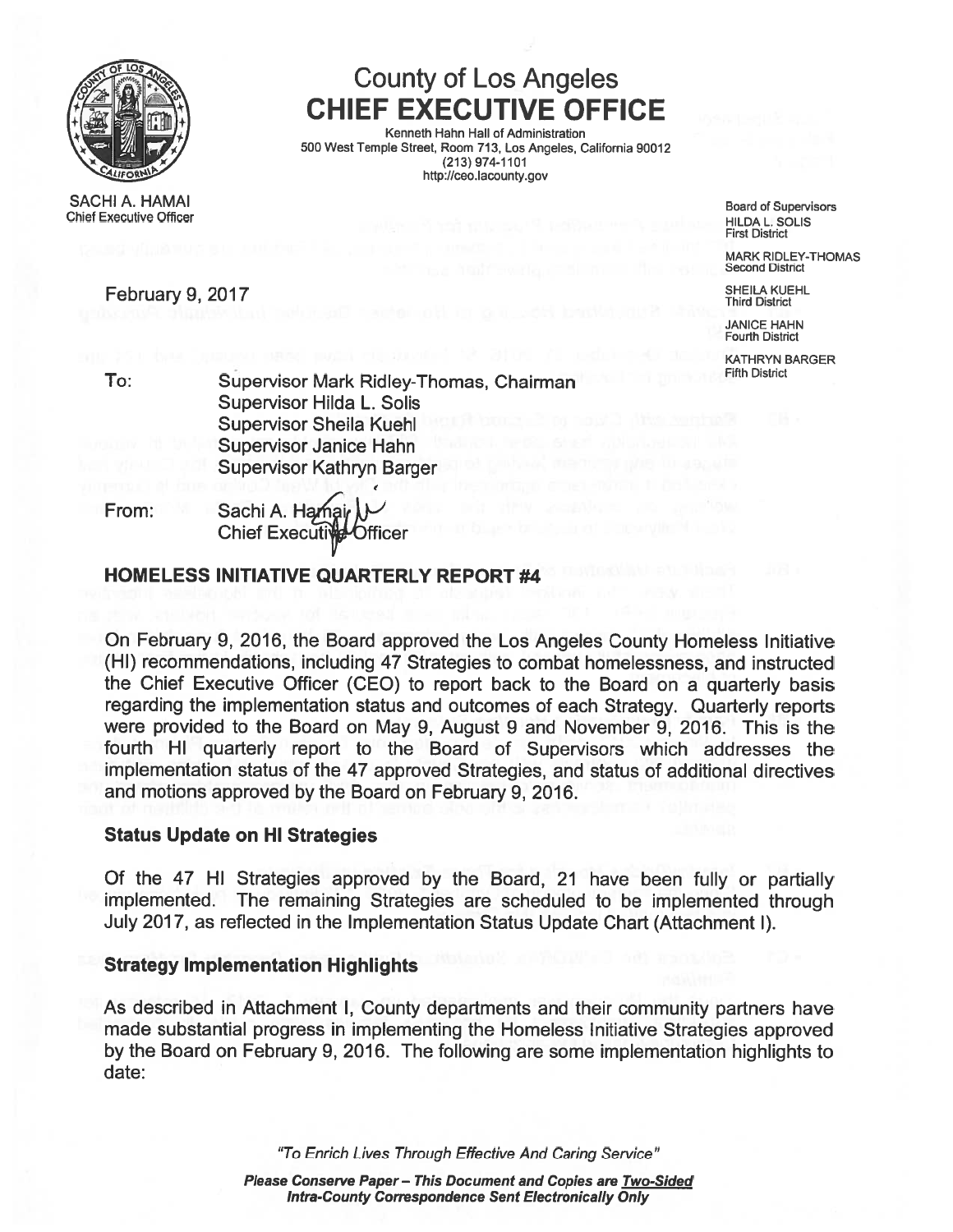#### $-A1$ Homeless Prevention Program for Families

160 families have retained permanen<sup>t</sup> housing; <sup>341</sup> families are currently being assisted with homeless prevention services.

• B1 BI Provide Subsidized Housing to Homeless Disabled Individuals Pursuing 551

Through December 31, 2016, 61 individuals have been housed and 174 are searching for housing.

#### • B3Partner with Cities to Expand Rapid Re-Housing

242 households have been housed; 697 households are enrolled in various stages of engagemen<sup>t</sup> leading to rapid-rehousing. Additionally, the County has executed a partnership agreemen<sup>t</sup> with the City of West Covina and is currently working on contracts with the cities of Pasadena, Santa Monica, and West Hollywood to expand rapid re-housing for individuals.

#### • B4Facilitate Utilization of Federal Housing Subsidies

There were 183 landlord requests to participate in the Homeless Incentive Program (HIP). 128 vacant units were secured for voucher holders, with an additional 17 vacant units being processed. 75 homeless households have been successfully housed, with an additional 23 households in the final stages of placement.

#### • B6Family Reunification Housing Subsidy

In January 2017, eight service providers, one for each Service Planning Area, entered into contracts with the County to provide rapid re-housing and case managemen<sup>t</sup> services to families in the child welfare system where the parent(s)' homelessness is the sole barrier to the return of the children to their parents.

#### • B7Interim/Bridge Housing for Those Existing Institutions

Since the implementation of October 1, 2016, <sup>122</sup> individuals have been <sup>p</sup>laced in <sup>a</sup> bed funded through this Strategy.

### • C1 Cl Enhance the CalWORKs Subsidized Employment Program for Homeless **Families**

Since the Program was implemented on January 1, 2017, 15 referrals for subsidized employment for homeless families were made to contracted Community-Based Organizations.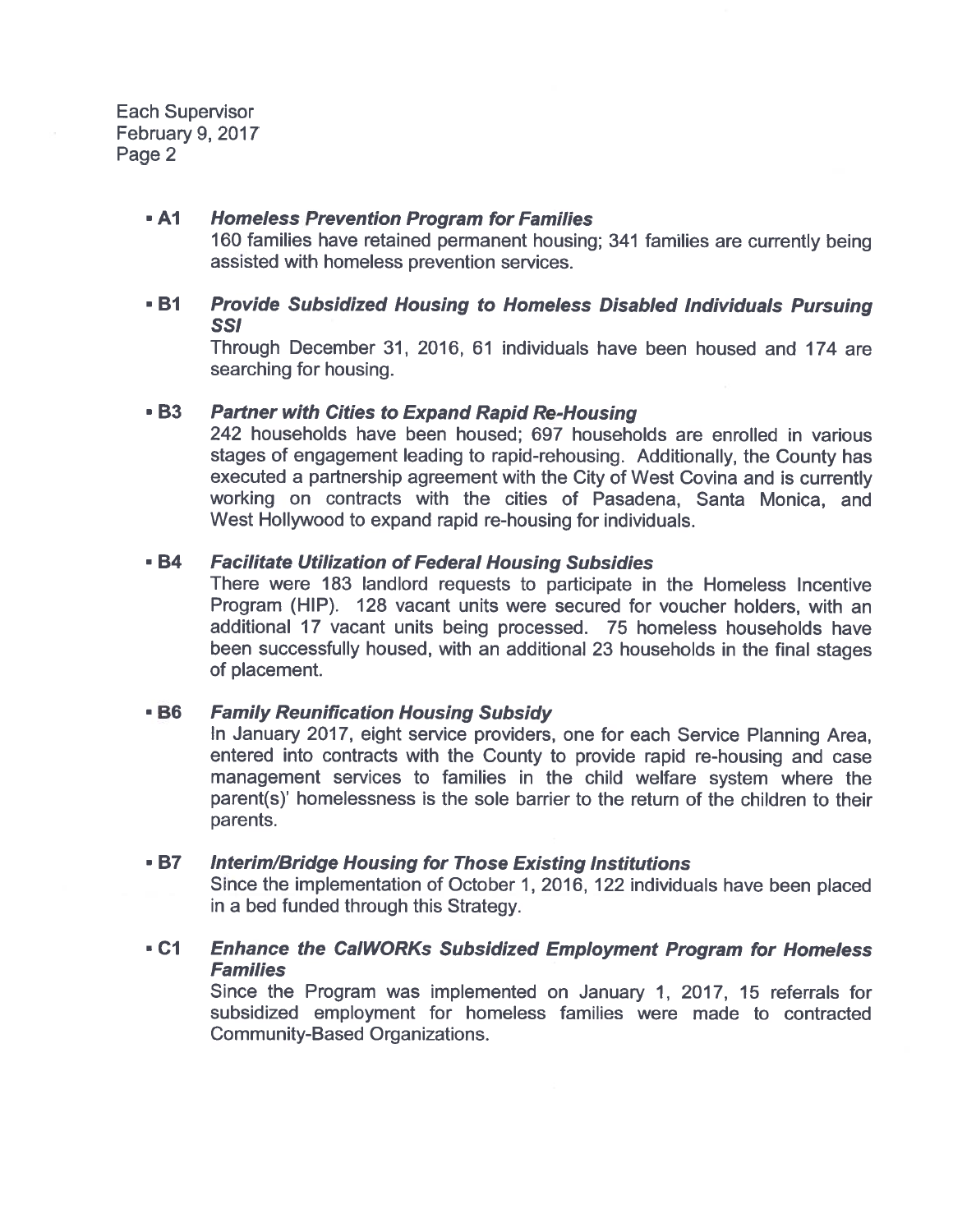### C2 Increase Employment Opportunities for Homeless Adults by Supporting Social Enterprise

<sup>16</sup> Social Enterprises have been certified as eligible to receive contracting preferences through the Social Enterprise Preference Program. Eight are pending certification.

#### • E5 **Decriminalization Policy**

The Los Angeles County Sheriffs Department (LASD) implemented the Decriminalization Policy on January 1, 2017, and as par<sup>t</sup> of the implementation, <sup>a</sup> Department Newsletter outlining the Policy was shared with all field personne<sup>l</sup> to ensure that they are aware of LASD's Policy for interacting with the homeless population.

#### •**Enhance the Emergency Shelter System**

The Los Angeles Homeless Services Authority (LAHSA), in partnership with public and private service providers, finalized the low-threshold common shelter criteria that will be implemented to improve and streamline the admission process into shelter.

### • E12 *Enhanced Data Sharing and Tracking*

In addition to implementation of the Top 5% List highlighted later in this memo, the County is sponsoring AB <sup>210</sup> (Santiago) to facilitate the sharing of information regarding homeless adults, families and youth.

### **- E14** Enhanced Services for Transition Age Youth

Through the successful implementation of the Youth Coordinated Entry System, Los Angeles County completed the 100-Day Challenge on Youth Homelessness, exceeding its goals by securing housing for <sup>257</sup> young people, 77% in permanen<sup>t</sup> housing.

#### • F1 **Promote Regional SB 2 Compliance and Implementation**

In December 2016, the contract was executed with <sup>a</sup> consultant to promote and implement SB <sup>2</sup> compliance by Los Angeles County cities.

#### • F2 **Linkage Fee Nexus Study**

### **- F5** Incentive Zoning/Value Capture Strategies

In December 2016, a consultant was selected to prepare the following three studies: 1) existing conditions and market study; 2) linkage fee nexus study; and 3) inclusionary housing feasibility study.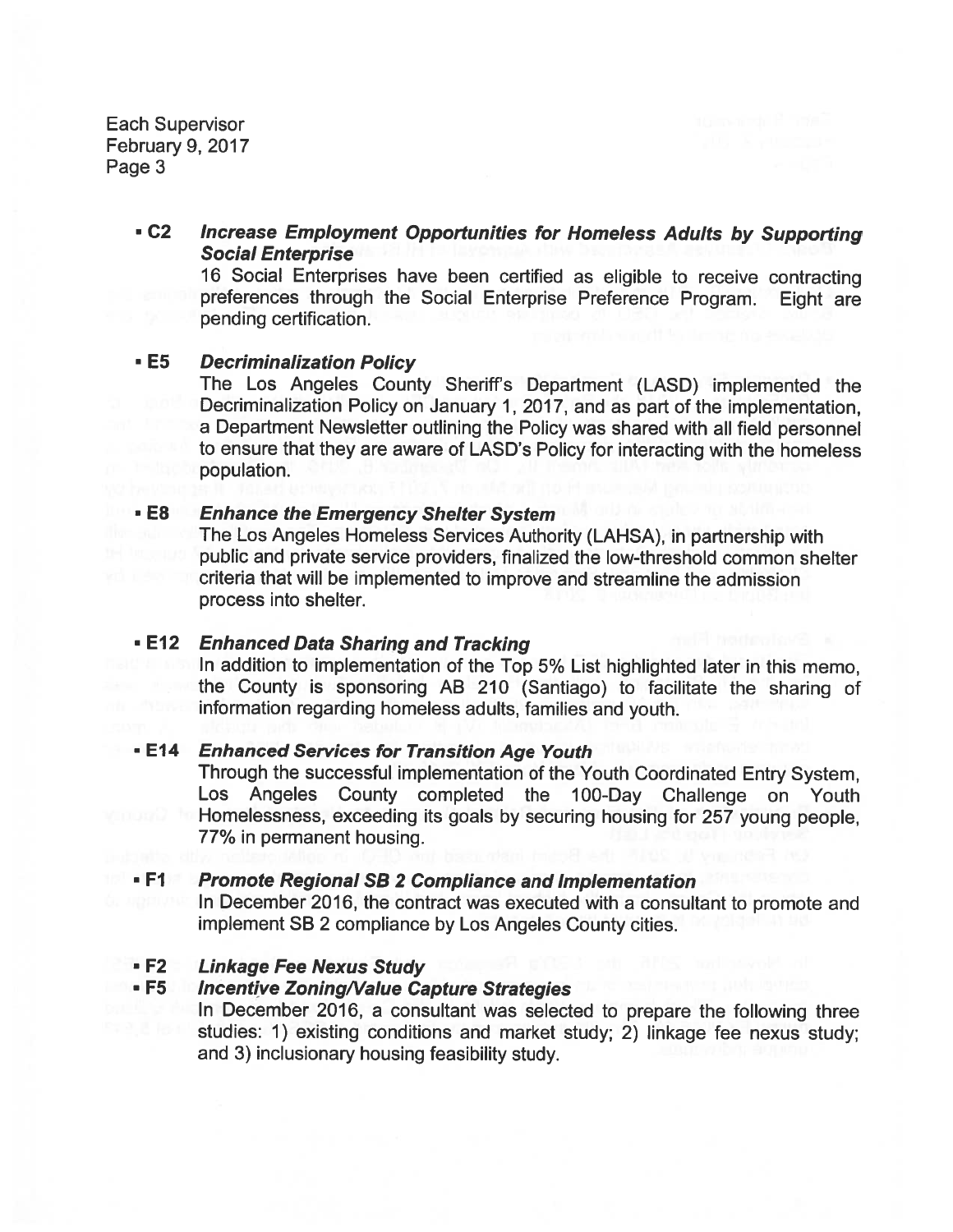### Board Directives Associated with Approval of HI Strategies

On February 9, 2016, in addition to approving the 47 Homeless Initiative Strategies, the Board directed the CEO to complete various related activities. The following are updates on some of those directives:

### • Ongoing Revenue to Combat Homelessness

On February 9, 2016, the Board directed the CEO, in collaboration with the Board, to explore potential sources of ongoing revenue to continue and/or expand the implementation of the Homeless Initiative Strategies for which one-time funding is currently allocated (Attachment II). On December 6, 2016, the Board adopted an ordinance <sup>p</sup>lacing Measure <sup>H</sup> on the March 7, 2017 countywide ballot. If approved by two-thirds of voters in the March 7 election, Measure <sup>H</sup> will establish <sup>a</sup> quarter cent countywide special sales tax for <sup>a</sup> period of ten (10) years. The resulting revenue will be utilized exclusively to prevent and combat homelessness, by funding 17 current H Strategies and four new Strategies (Attachment Ill), per the ordinance approve<sup>d</sup> by the Board on December 6, 2016.

### • Evaluation Plan

The Board directed the CEO to repor<sup>t</sup> back on the development of an evaluation plan for the HI Strategies, and the Homeless Initiative Evaluation Framework was submitted with the November 9, 2016 HI quarterly report. Per that framework, an Interim Evaluation Brief (Attachment IV) is included with this update. <sup>A</sup> more comprehensive evaluation repor<sup>t</sup> is projected for January 2018 and will cover program performance for Fiscal Year (FY) 2016-17.

### • Prioritization of Housing and Related Services to Heaviest Users of County Services (Top 5% List)

On February 9, 2016, the Board instructed the CEO, in collaboration with affected departments, to prioritize housing and related services for homeless single adults for whom the County incurs the highest costs, and identify potential resulting savings to be redeployed to combat homelessness.

In November 2016, the CEO's Research and Evaluation Services unit (RES) completed preparation of an inaugural set of files containing the identities of the most expensive 5% of homeless single adults in the County based on services utilized during FY 2015-16. The 5% subgroup in the first round of RES files consists of 5,543 unique individuals.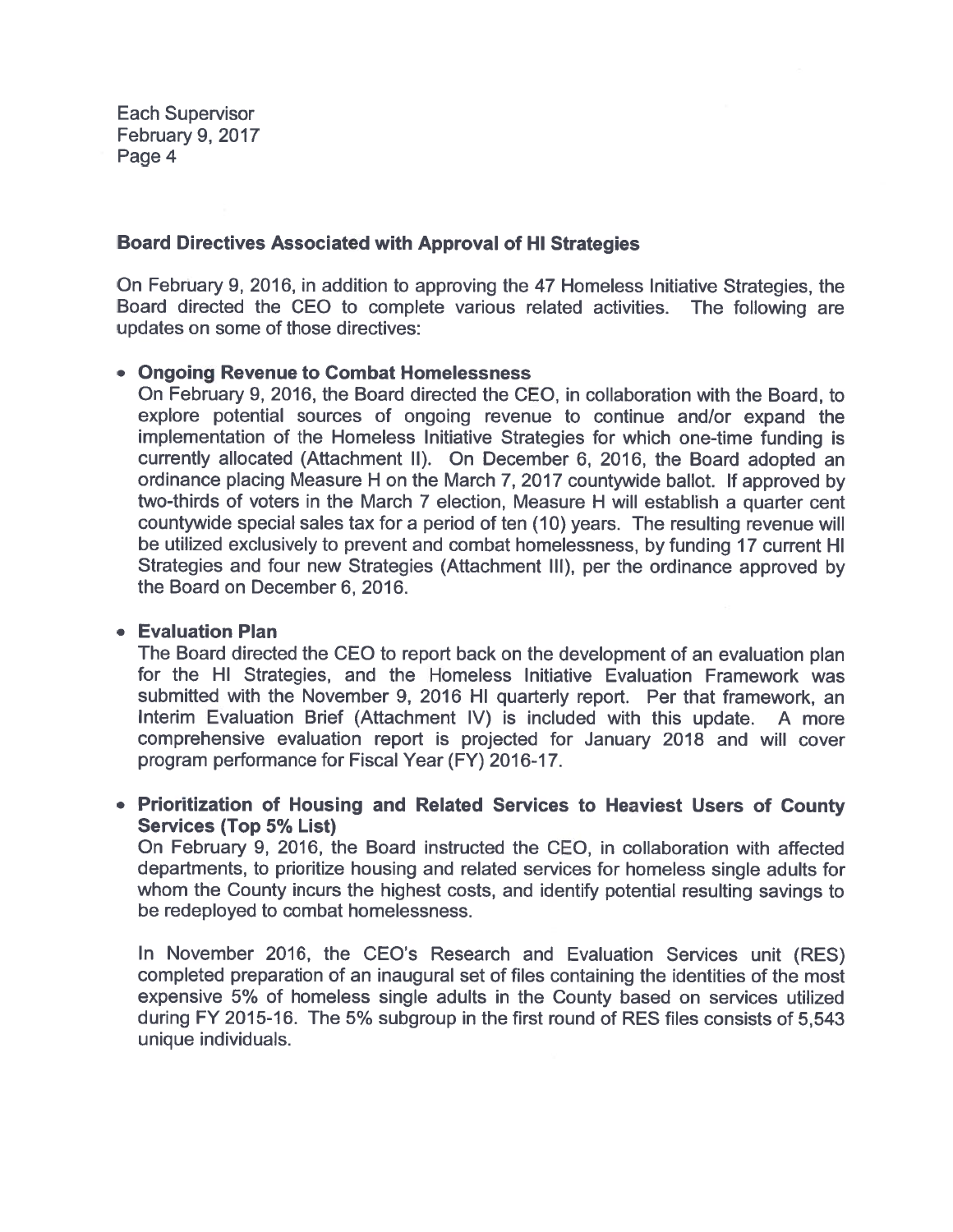> Within parameters established by County Counsel, the 5% subgroup formed the basis for the construction of two types of files:

- <sup>o</sup> Separate Agency-Specific Files were, and will be, prepare<sup>d</sup> every six months for each of the seven agencies participating in this prioritization process — Departments of Health Services (DHS), Mental Health (DMH), Public Health (DPH), Public Social Services (DPSS), Probation, LASD, and LAHSA. Each agency receives an agency-specific file limited to its own clients included in the overall 5% population.
- <sup>o</sup> The Master 5% File includes the full 5% population. However, legal restrictions render the master file accessible only through <sup>a</sup> query system that enables the end user to determine whether <sup>a</sup> <sup>g</sup>iven client is in the master file; the full file cannot be shared with departments. RES is working with the Office of the Chief Information Officer (ClO) to implement <sup>a</sup> query system that leverages infrastructure already in <sup>p</sup>lace through the Countywide Master Data Management plan, for implementation in March 2017.

Given the cross-disciplinary latitude granted to the Office of Diversion of Re-entry (ODR), on January 11, 2017, ODR received the full master file per approva<sup>l</sup> from County Counsel. RES is additionally exploring the possibility of making 5% files available to the Public Defender (PD), Alternate Public Defender (APD), and the County's Housing Authority (HAC0LA).

The Homeless Initiative and RES are jointly engaged in ongoing efforts with all agencies receiving 5% files to determine the most strategically effective ways to utilize the information in the 5% files. The next round of files is scheduled to be distributed in May2017.

#### •Intersection Between Domestic Violence and Homelessness

On January 9, 2017, the final repor<sup>t</sup> on the intersection between Domestic Violence and Homelessness was provided to the Board, along with <sup>a</sup> series of recommendations to strengthen the Domestic and Intimate Partner Violence Services Delivery System in the County, as <sup>a</sup> means to prevent/reduce the occurrence of homelessness and/or domestic and intimate partner violence.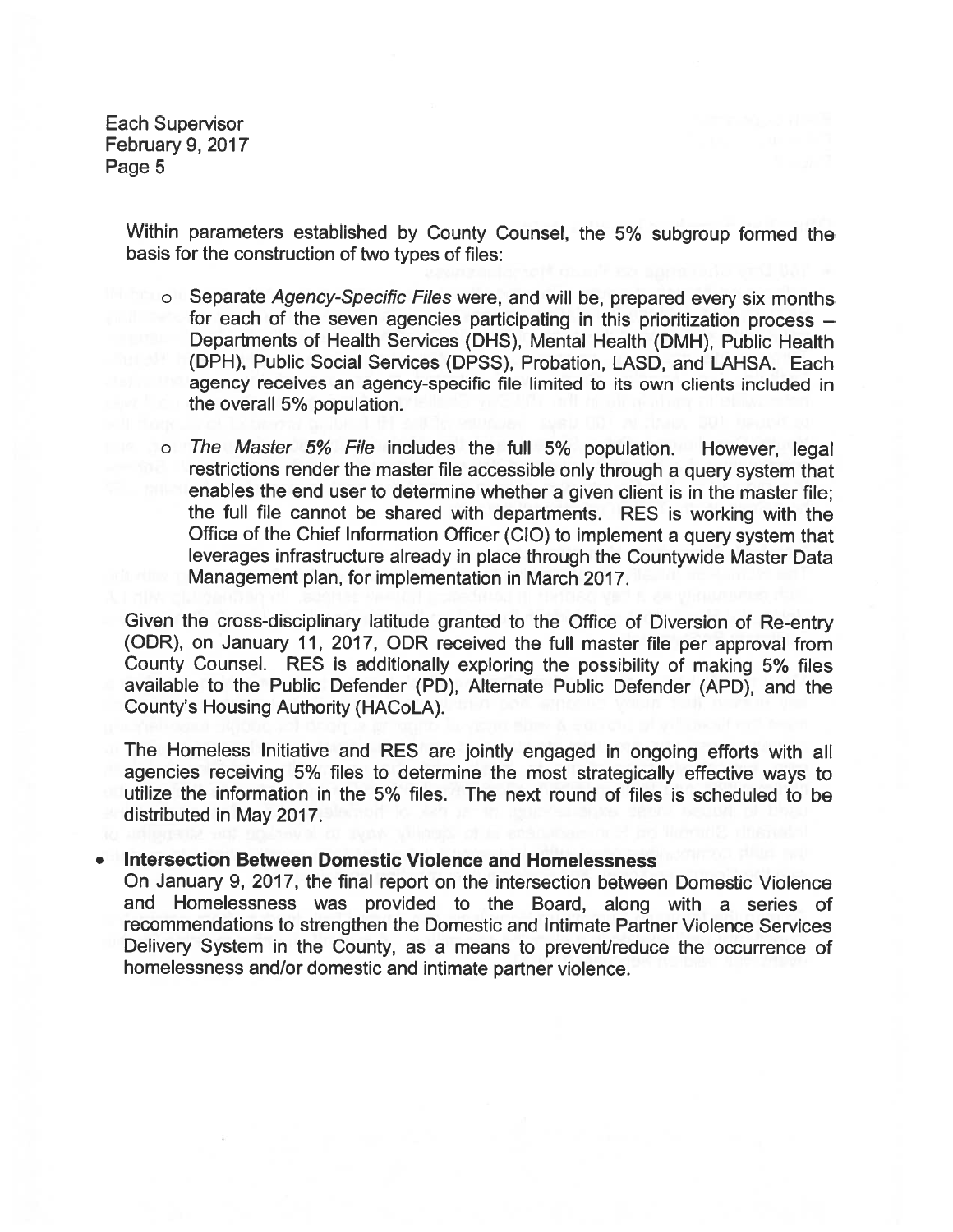### Other Key Homeless Initiative Activity

### • 100-Day Challenge on Youth Homelessness

A focus on homeless youth within the HI comprehensive <sup>p</sup>lan, particularly around HI Strategy E14, laid the foundation and positioned Los Angeles County to successfully participate and exceed the goals of the 100-Day Challenge on Youth Homelessness. Through this challenge, sponsore<sup>d</sup> by <sup>A</sup> Way Home America and Rapid Results Institute, Los Angeles County was selected to be one of three communities nationwide to participate in the 100-Day Challenge. Although the County's goa<sup>l</sup> was to house 100 youth in <sup>100</sup> days, because of the HI funding provided to suppor<sup>t</sup> the Youth Coordinated Entry System and the focused attention on expanding and coordinating the homeless services delivery system for youth across each Service Planning Area, the County was able to exceed the goal, successfully housing <sup>257</sup> homeless youth, 77% in permanen<sup>t</sup> housing.

### • Interfaith Summit on Homelessness

The Homeless Initiative is continuing to extend its collaboration by engaging with the faith community as <sup>a</sup> key partner in combating homelessness. In partnership with LA Voice, the HI will host an Interfaith Summit on Homelessness on June 7, 2017, at the California Endowment.

Many people who experience homelessness lack suppor<sup>t</sup> systems, which are often <sup>a</sup> key reason that many become and remain homeless. Faith-based organizations have the flexibility to provide <sup>a</sup> wide array of ongoing suppor<sup>t</sup> for people experiencing homelessness and are uniquely suited to provide spiritual and relational healing to help reestablish connections to family and the community. Additionally, faith communities and their members often have land and/or housing units that can be used to house those experiencing, or at risk of homelessness. The goa<sup>l</sup> of the Interfaith Summit on Homelessness is to identify ways to leverage the strengths of the faith community and identify key opportunities for faith organizations to partner with the County and other stakeholders in combating homelessness.

To plan the Interfaith Summit on Homelessness, invited faith leaders from across the County are participating in <sup>a</sup> <sup>p</sup>lanning committee. <sup>A</sup> kick-off <sup>p</sup>lanning meeting for this event was held on February 2, 2017.